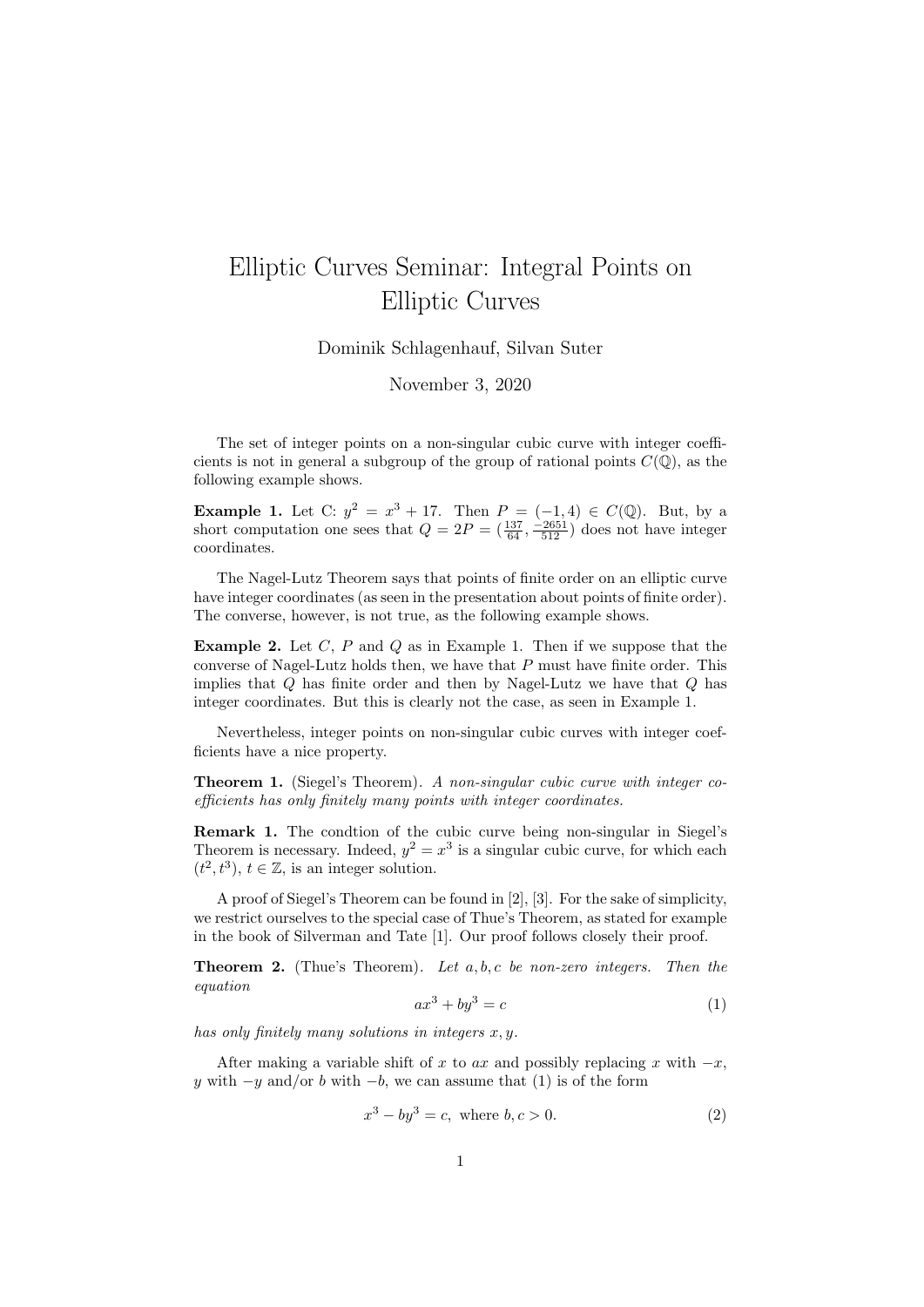Proof. Note that we can factorize

$$
c = x3 - by3 = (x - \beta)(x2 + \beta xy + \beta2y2). \t(3)
$$

If  $\beta = \sqrt[3]{b}$  is an integer, this splitting gives rise to a product of two integers. Let  $\overline{A}$  + (x +  $\overline{B}$ )

$$
A = (x - \beta),
$$
  

$$
B = (x^2 + \beta xy + \beta^2 y^2).
$$

Solving the first equation for  $x$  and insert it into the second equation, we get a quadratic equation for  $y$ . Thus there are only two possibilities for the value y, each of which determines x uniquely. So for any factorization of  $c = AB$  we can only have a finite number of solutions. Thus, since there are only finitely many ways to factorize  $c = AB$ , we have that there are also only finitely many solutions  $x, y \in \mathbb{Z}$  of (2).

From now on suppose, that  $\beta$  is not an integer. If  $y = 0$  we get only one possibility for x, so we may assume  $y \neq 0$ . We observe

$$
x^{2} + \beta xy + \beta^{2}y^{2} = (x + \frac{1}{2}\beta y)^{2} + \frac{3}{4}\beta^{2}y^{2} \ge \frac{3}{4}\beta^{2}y^{2}
$$

Thus, by using (3) we get the inequality

$$
c\geq \frac{3}{4}\beta^2|y|^3\Big|\frac{x}{y}-\beta\Big|
$$

That is,

$$
\left|\frac{x}{y}-\beta\right|\leq \frac{4c}{3\beta^2}\frac{1}{|y|^3}
$$

The result hence follows from the following theorem, since by symmetry, if  $y < 0$ , then  $-y > 0$  and we can apply the following theorem with  $-x$  and  $-y$ .

 $\Box$ 

**Theorem 3.** (Diophantine Approximation Theorem). Let b be a positive inte-<br>sum that is not a perfect with and let  $\beta = \frac{3L}{L} L L G > 0$ . Then there are wellger that is not a perfect cube, and let  $\beta = \sqrt[3]{b}$ . Let  $C > 0$ . Then there are only finitely many pairs of integers  $(p, q)$  with  $q > 0$  that satisfy the inequality

$$
\left|\frac{p}{q} - \beta\right| \le \frac{C}{q^3} \tag{4}
$$

The proof can be divided into four steps:

- 1. Construct an auxiliary polynomial  $F(X, Y) \in \mathbb{Z}[X, Y]$  with "bounded" coefficients such that  $F$  vanishes at high order with respect to  $X$  at the point  $(\beta, \beta)$ .
- 2. Find an upper bound for the derivatives of F.
- 3. Show that there is a derivative of  $F$ , which does not vanish.
- 4. Assume that the Diophantine Approximation Theorem does not hold and find solutions, so that the auxiliary polynomial evaluated at those solutions has contradicting upper and lower bounds.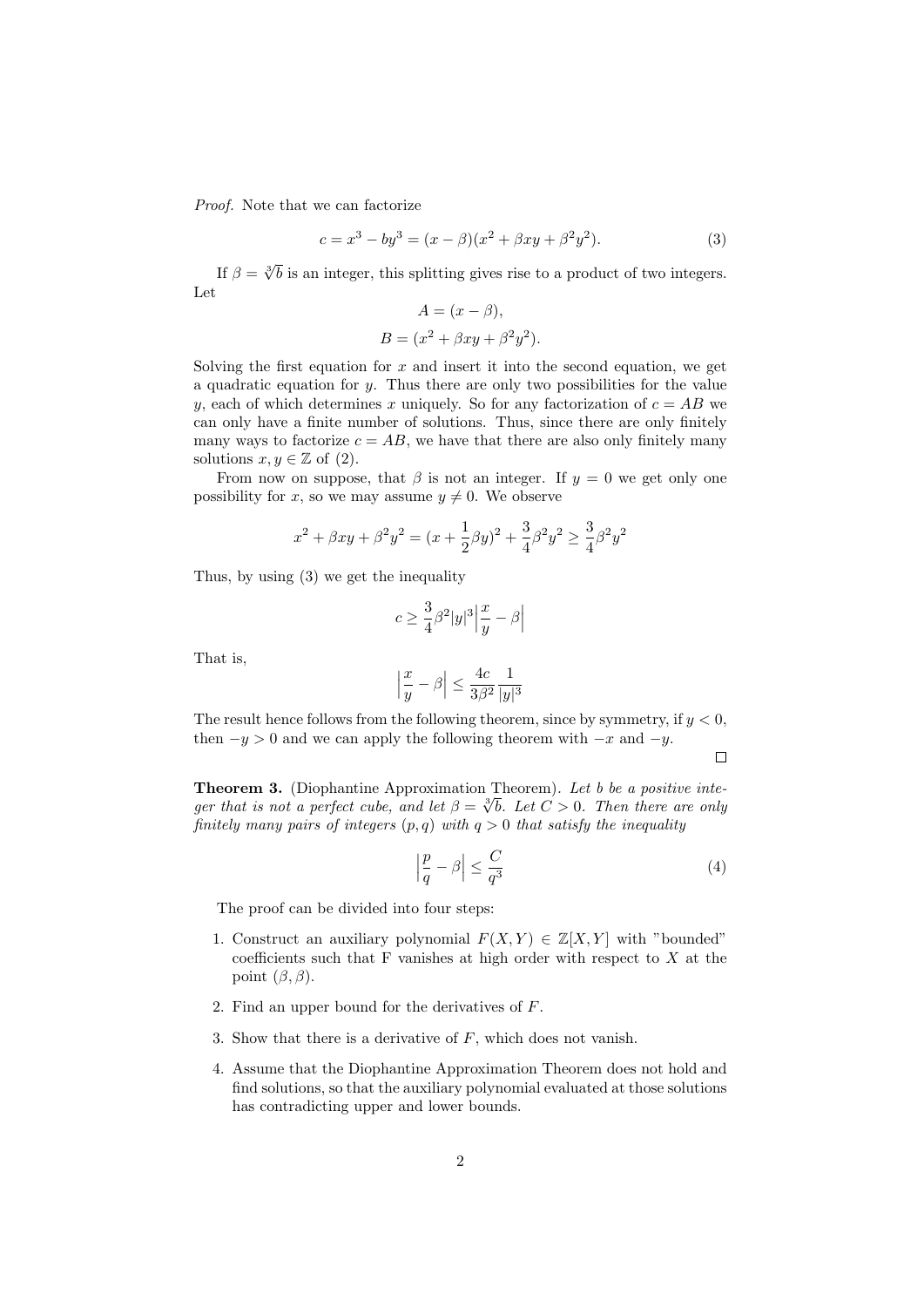**Theorem 4** (Step 1; Auxiliary Polynomial Theorem). Let b be a non-negative integer  $\frac{\partial}{\partial L}$  is  $\subset \mathbb{N}$ . Chassen  $\subset \mathbb{N}$  and that integer,  $\beta = \sqrt[3]{b}$ ,  $n \in \mathbb{N}$ . Choose  $m \in \mathbb{N}$  such that

$$
3 \le m \le \frac{2}{3}n < m+1 \tag{5}
$$

Then there is a non-zero polynomial  $F(X, Y) \in \mathbb{Z}[X, Y]$  with  $deg_X(F) \leq m+n$ of the form

$$
F(X,Y) = P(X) + YQ(X) = \sum_{i=0}^{m+n} (u_i X^i + v_i Y X^i),
$$

which satisfies the following properties

1. for any  $k \in \{1, ..., n-1\}$ 

$$
\frac{\partial^k F}{\partial X^k}(\beta,\beta) = 0
$$

2.

$$
\max_{0 \le i \le m+n} \{|u_i|, |v_i|\} \le 2(16b)^{9(m+n)}
$$

*Proof.* Let  $F(X, Y) = \sum_{i=0}^{n+m} u_i X^i + v_i X^i Y$  for some later to be defined coefficients  $u_i, v_i \in \mathbb{Z}$ . Observe that for any  $0 \le k \le n$  we have  $\frac{d^k(x^n)}{dx^k} = \frac{n!}{(n-k)!}x^{n-k}$ and hence

$$
F^{(k)}(X,Y) = \frac{1}{k!} \frac{\partial^k F}{\partial X^k}(X,Y)
$$

has integer coefficients for any  $k \in \mathbb{N}$ . By taking derivatives and doing an index shift in the summation, we may compute for  $k \in \{1, \ldots, n-1\}$ 

$$
F^{(k)}(\beta,\beta) = \sum_{i=0}^{m+n-k+1} {i+k \choose k} \beta^i u_{i+k} + {i+k-1 \choose k} \beta^i v_{i+k-1},
$$

where we set  $u_{m+n+1} = v_{-1} = 0$  and  $\binom{l}{r} = 0$  if  $l < r$ . Noting that  $\beta^i$  is an integer times 1,  $\beta$  or  $\beta^2$  and writing  $i = 3j + l$ , we get

$$
F^{(k)}(\beta,\beta) = \sum_{l=0}^{2} \beta^{l} \sum_{j} {3j+l+k \choose k} b^{j} u_{3j+l+k} + {3j+l+k-1 \choose k} b^{j} v_{3j+k+l-1}.
$$

We want to have  $F^{(k)}(\beta, \beta) = 0$ . Note that  $1, \beta, \beta^2$  are linearly independent over  $\mathbb{Q}$ , hence we want the following equations to hold for any  $l \in \{0, 1, 2\}$  and any  $k \in \{0, \ldots, n-1\}$ 

$$
\sum_{j} \binom{3j+l+k}{k} b^j u_{3j+l+k} + \binom{3j+l+k-1}{k} b^j v_{3j+k+l-1} = 0.
$$

This yields 3n linear equations in  $2(m+n+1)$  variables  $u_0, \ldots, u_{n+m}, v_0, \ldots, v_{n+m}$ . The result thus follows from the next lemma.  $\Box$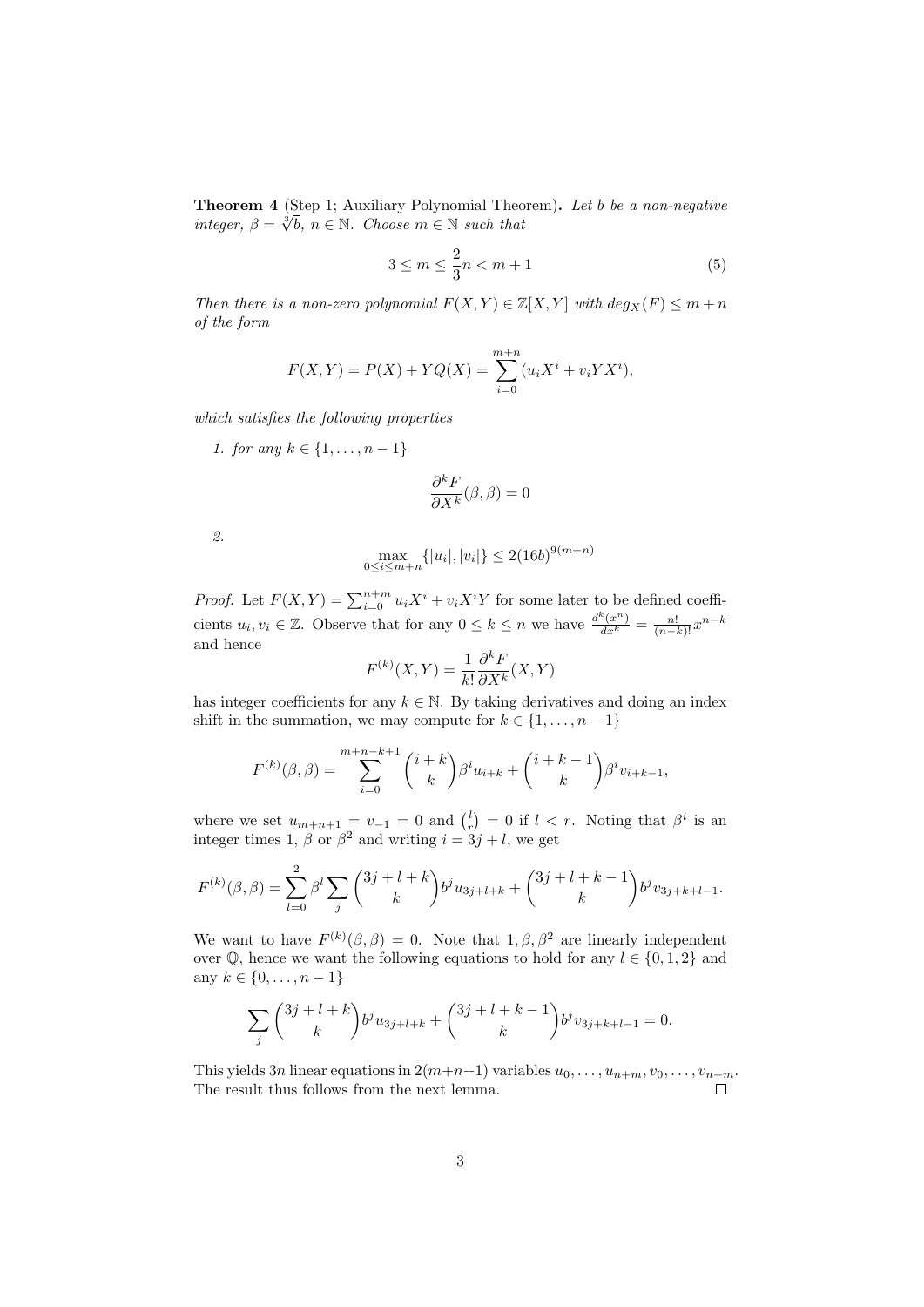**Lemma 1** (Siegel's Lemma). Let  $N < M$  be positive integers and let

$$
a_{11}T_1 + \dots a_{1N}T_N = 0
$$
  
\n
$$
\vdots \qquad \vdots \qquad \vdots
$$
  
\n
$$
a_{M1}T_1 + \dots a_{MN}T_N = 0
$$

be a nontrivial system of linear equations with  $a_{ij} \in \mathbb{Z}$ . Then there exist a solution  $0 \neq (t_1, \ldots, t_N) \in \mathbb{Z}^N$  with

$$
\max_{i=1,\dots,N} |t_i| < 2(4N \max_{i,j} |a_{ij}|)^{\frac{M}{N-M}}
$$

The proof Siegel's Lemma is a result of elementary techniques in linear algebra. For a proof, see [1]. The constructed auxiliary polynomial  $F(X,Y)$  satisfies the following properties:

**Theorem 5** (Step 2; Smallness Theorem). Let b,  $\beta$ , n, m and  $F(X, Y)$  as in Theorem 4. Then there exists a constant  $c_1 = c_1(b) > 0$  depending only on b such that for any  $x, y \in \mathbb{R}$  with  $|x - \beta| \leq 1$  there holds

$$
|F^{(t)}(x,y)| \le c_1^n(|x-\beta|^{n-t} + |y-\beta|), \quad \forall t \in \{0,\ldots,n\}.
$$

**Theorem 6** (Step 3; Non-Vanishing Theorem). Let  $b, \beta, n, m$  and  $F(X, Y)$  as in Theorem 4, and let  $(\frac{p_1}{q_1}),(\frac{p_2}{q_2}) \in \mathbb{Q}$  be in lowest terms. Then there exists a constant  $c_2 = c_2(b) > 0$  depending only on b and there is a  $t \in \mathbb{N}_0$  with  $0 \leq t \leq 1 + \frac{c_2 n}{\log q_1}$  such that

$$
F^{(t)}\left(\frac{p_1}{q_1},\frac{p_2}{q_2}\right) \neq 0.
$$

The Proofs of Theorems 5 and 6 are rather technical. We therefore refer to the literature, see [1].

Now we have all we need to give the proof of Theorem 3, which will also complete the proof of Theorem 2.

Proof of Theorem 3. For a contradiction assume that there are infinitely many pairs  $(p, q)$ , which satisfy (4). For the given b in the hypothesis, let  $c_1$  and  $c_2$ be the constants from the Smallness Theorem and the Non-Vanishing Theorem respectively (remember those constants are independent of the choice of  $n \in \mathbb{N}$ ). Multiplying both sides of (4) and using that  $q \geq 1$ , we get

$$
|p - q\beta| \le C.
$$

Hence, if the denominators  $q$  of the solutions were bounded, then also the nominators  $p$  were bounded, which would contradict the assumption that there are infinitely many solutions. Therefore, there are integer solutions for (4), where the denominator  $q$  is arbitrarily large.

We can now use this fact to find integer solutions for which some auxiliary polynomial  $F(X, Y)$  has contradicting upper and lower bounds.

Choose integer solutions  $(p_1, q_1)$ ,  $(p_2, q_2)$  to  $(4)$ , so that

$$
q_1 > max\{e^{9c_2}, (2c_1C)^{18}\}\tag{6}
$$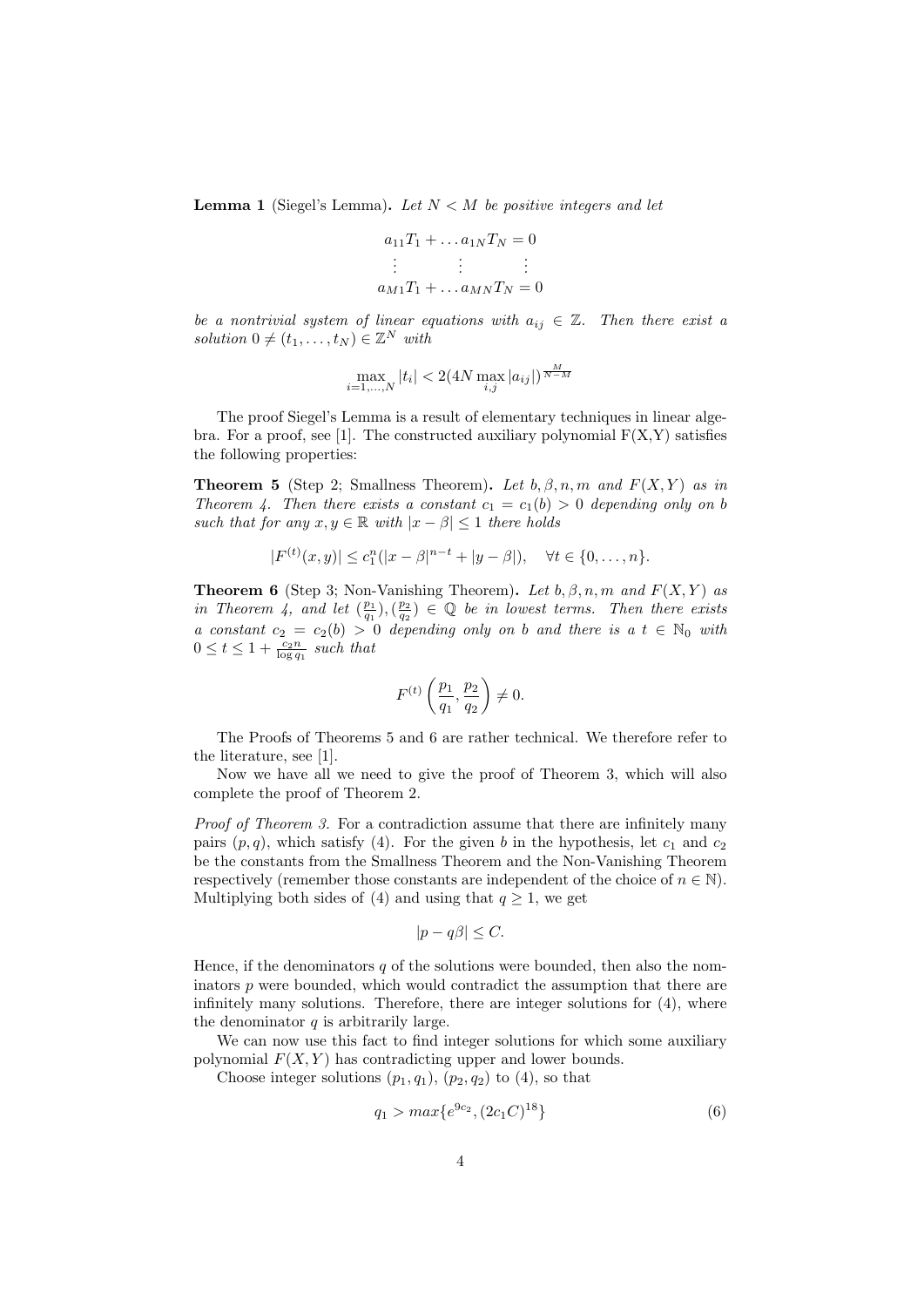$$
q_2 > q_1^{65}.\tag{7}
$$

Let  $n \in N$ , satisfying

$$
n \le \frac{9}{8} \frac{\log(q_2)}{\log(q_1)} < n+1.
$$

Exponentiating shows, that

$$
q_1^{\frac{9}{8}n} \le q_2 < q_1^{\frac{8}{9}(n+1)}.\tag{8}
$$

Using  $(7)$ , we see that *n* satisfies

$$
n>72.
$$

Let  $F(X, Y) \in \mathbb{Z}[X, Y]$  be the polynomial from the Auxiliary Polynomial Theorem with parameters  $b$  and  $n$ . By the Non-Vanishing Theorem, there exists a  $t \in \mathbb{N}$ , so that

$$
t \le 1 + \frac{c_2 m}{\log(q_1)}
$$
 and  $F^{(t)}(\frac{p_1}{q_1}, \frac{p_2}{q_2}) \ne 0$ .

Then, by (6)

$$
t\leq 1+\frac{n}{9}.
$$

Since  $F^{(t)}(X,Y)$  has degree at most  $m+n$  in X and degree 1 in Y, we have

$$
F^{(t)}\left(\frac{p_1}{q_1}, \frac{p_2}{q_2}\right) = \frac{N}{q_1^{m+n}q_2}
$$

for some integer  $N \in \mathbb{N}$ . Thus using (8) and  $m \leq \frac{2}{3}n$ , we find

$$
|F^{(t)}\left(\frac{p_1, q_1}{p_2, q_2}\right)| \ge \frac{1}{q_1^{m+n}q_2} \ge \frac{1}{q_2^{\frac{23}{9}n + \frac{8}{9}}}.
$$

For an upper bound, using the Smallness Theorem and the fact that  $(p_1, q_1)$ and  $(p_2, q_2)$  are solutions to  $(4)$ , we calculate, that

$$
|F^{(t)}(\frac{p_1}{q_1}, \frac{p_2}{q_2})| \leq c_1^n \left( \left| \frac{p_1}{q_1} - \beta \right|^{n-t} + \left| \frac{p_2}{q_2} - \beta \right| \right)
$$
  
\n
$$
\leq c_1^n \left( \left( \frac{C}{q_1^3} \right)^{n-t} + \frac{C}{q_2^3} \right)
$$
  
\n
$$
\leq c_1^n \left( \left( \frac{C}{q_1^3} \right)^{\frac{8}{9}n-1} + \frac{C}{q_1^{\frac{8}{3}}n} \right)
$$
  
\n
$$
\leq \frac{(2c_1C)^n}{q_1^{\frac{8}{3}n-3}}
$$
  
\n
$$
\leq \frac{1}{q_1^{\frac{47}{18}n-3}}.
$$

We therefore have

$$
\frac{1}{q_1^{\frac{23}{9}n+\frac{8}{9}}}\leq \big|F^{(t)}\big(\frac{p_1}{q_1},\frac{p_2}{q_2}\big)\big|\leq \frac{1}{q_1^{\frac{47}{18}n-3}}.
$$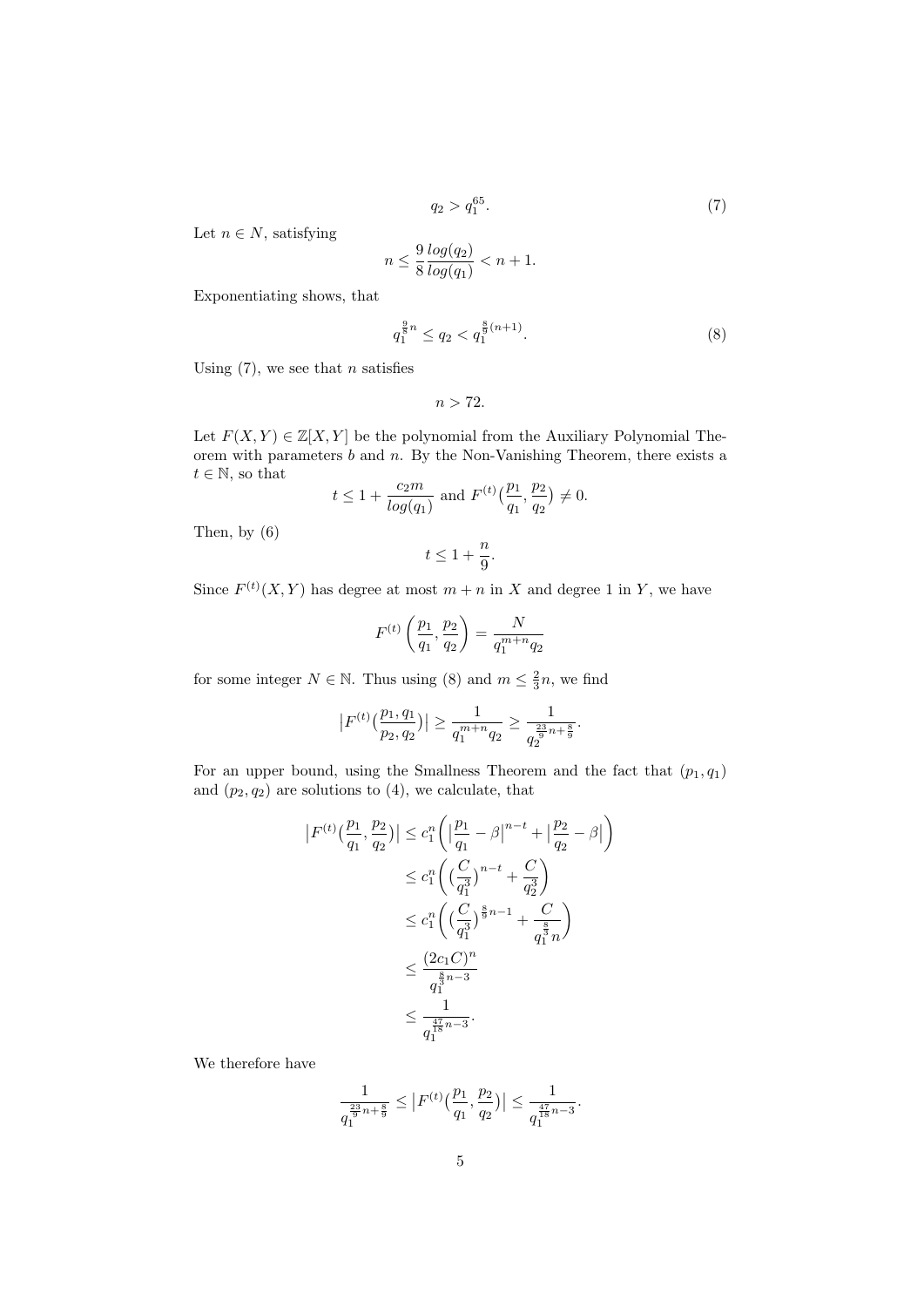Multiplying both sides by  $q_1^{\frac{47}{18}n-33}$  and using  $n \ge 72$ , we find

$$
q_1^{\frac{1}{9}} \leq 1.
$$

But this contradicts  $q_1 \geq (2c_1C)^{18} \geq 2$ . Thus (4) can only have finitely many solutions. This proves the theorem.